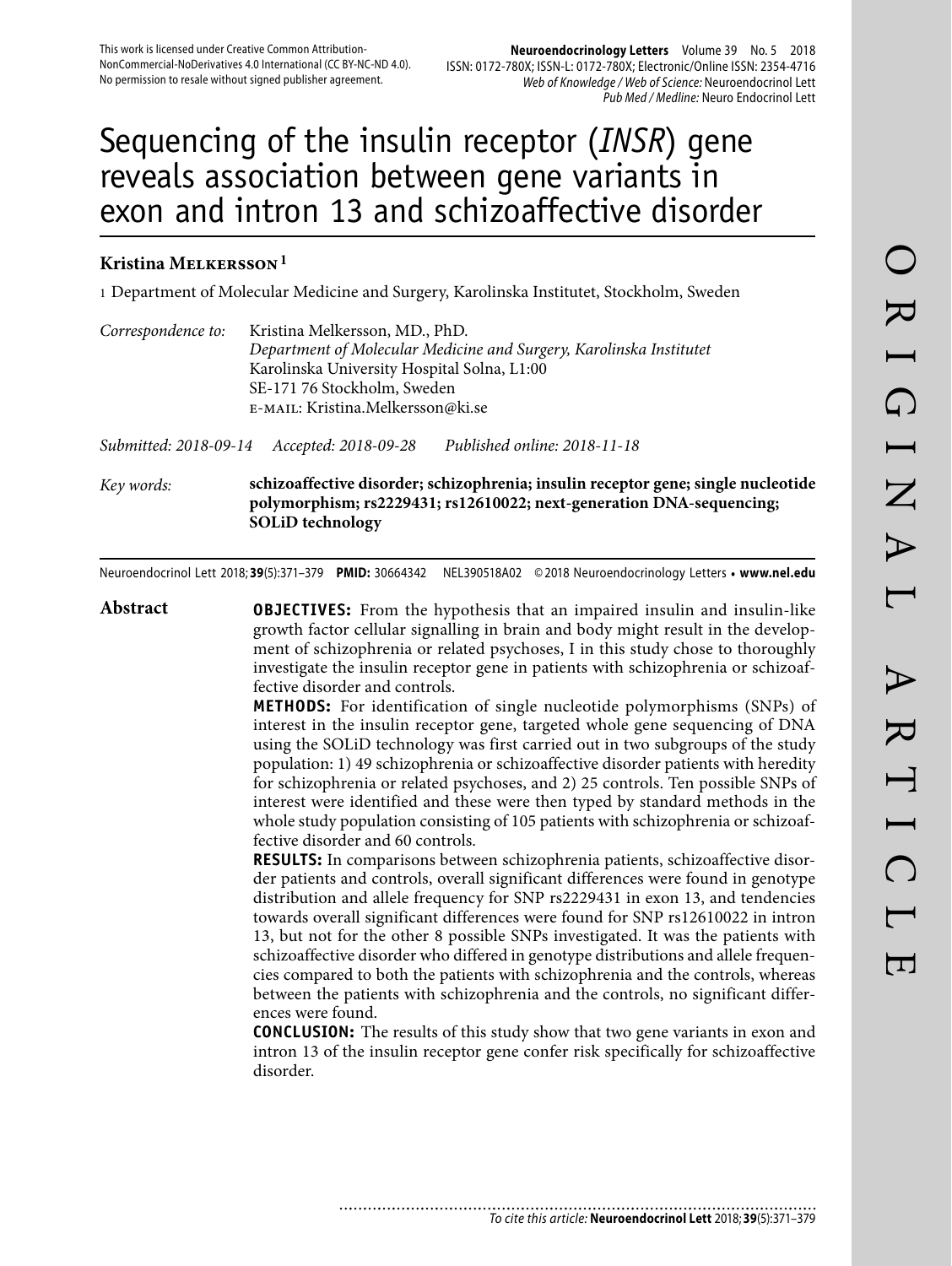# **INTRODUCTION**

The literature on schizophrenia and the related schizoaffective disorder provides strong evidence for a role of genetic factors in their aetiologies (Bertelsen & Gottesman, 1995; Craddock *et al.* 2005). A variety of genes, each with small or moderate effect, have been suggested to be involved in schizophrenia (Gottesman & Shields, 1967), and to date about 145 such genetic loci have been reported (Allen *et al.* 2008; Chen *et al.* 2015; Forero *et al.* 2016; Giegling *et al.* 2017; Kang *et al.* 2016, 2018; Li *et al.* 2017; Pardiňas *et al.* 2018; Ptacek *et al.* 2011; Ripke *et al.* 2014; Rujescu, 2012; Schwab & Wildenauer, 2013; Sekar *et al.* 2016; Vacic *et al.* 2011). For schizoaffective disorder, where in general there is a genetic overlap with schizophrenia and/ or affective disorder in transmission (Abrams, 1984; Bertelsen & Gottesman, 1995; Cardno & Owen, 2014), a number of genes with small or moderate effect that are shared in common with schizophrenia and/ or affective disorder have been identified. Association to single nucleotide polymorphisms (SNPs) in the Disrupted in Schizophrenia 1 (*DISC1*) gene on chromosome 1q42 has been found for both schizoaffective disorder, schizophrenia and bipolar disorder (Hodgkinson *et al.* 2004), while to SNPs in the  $GABA_A$  receptor genes association has been found solely for schizoaffective disorder bipolar type, but not for schizoaffective disorder non-bipolar type, bipolar disorder or schizophrenia (Breuer *et al.* 2011; Craddock *et al.* 2010; Green *et al.* 2010); and to the SNP rs7341475 in the reelin (*RELN*) gene on chromosome 7q22 association has been found for schizoaffective disorder and schizophrenia in women, but not in men, and not for bipolar disorder in either men or women (Pisanté *et al.* 2009; Shifman *et al.* 2008). Patients with schizoaffective disorder or affective disorders have also been reported to be more likely to carry two copies of the most common brain-derived neurotrophic factor (*BDNF*) haplotype, when compared with patients with schizophrenia or healthy controls (Lencz *et al.* 2009). Furthermore, three patients with schizoaffective disorder have been found to have different point mutations in the calreticulin (*CALR*) gene on chromosome 19p13.3-p13.2 (Aghajani *et al.* 2006; Nunes *et al.* 2008; Olad Nabi *et al.* 2009) and 7 other patients of a five-generation family, diagnosed with schizophrenia or schizoaffective disorder (bipolar type), have been found to carry a deletion at the chromosome 9p24.2 locus containing the *SLC1A1* glutamate transporter gene (Myles-Worsley *et al.* 2013). However, the main genetic factor(s) associated with schizophrenia and that (those) distinguishing schizoaffective disorder from schizophrenia still remain(s) to be found.

Since there are clear indications that schizophrenia is a systemic disorder and not only a brain disease (Flyckt, 2001; Kirkpatrick *et al.* 2014; Moises *et al.* 2002), I and my colleagues sought for a common molecular basis for schizophrenia abnormalities in brain and body and

found an interesting hypothesis (described more in detail in three previous studies Melkersson & Persson, 2011, 2012; Melkersson *et al.* 2011) that impaired cellular signalling via the insulin receptor (INSR) and/ or the insulin-like growth factor 1 receptor (IGF1R) might underlie known abnormalities associated with schizophrenia in both the central nervous system (CNS) and in peripheral organ systems.

The INSR is present in both the CNS and peripheral organs in humans (McCowen & Smith, 2005; Rui & White, 2004; Sara *et al.* 1982). Interestingly, a genomewide linkage scan in schizoaffective disorder has shown suggestive evidence for linkage at chromosome 19p13.2 (Hamshere *et al.* 2005), i.e. relatively close to the *INSR* gene that is located on chromosome 19p13.3-13.2. However, there are no earlier reports published on the *INSR* gene and schizoaffective disorder, and no association has been found between an SNP in the *INSR* gene and schizophrenia (Kim *et al.* 2013). As regards the insulin receptor substrates (IRSs) 1-4, linking the INSR with intracellular pathways (Choi & Sung, 2000; Lavan *et al.* 1997; White, 1998; Xu *et al.* 1999), SNPs in the *IRSs 1-4* genes (located on chromosomes 2q36, 13q34, 7q22.1 and Xq22.3, respectively) have previously been investigated in relation to schizophrenia, although not to schizoaffective disorder (Gunnell *et al.* 2007; Kim *et al.* 2013; Melkersson, 2013; Melkersson & Persson, 2011, 2012; Melkersson *et al.* 2011). While no associations have been found between SNPs in the *IRS-1* gene and schizophrenia (Gunnell *et al.* 2007; Kim *et al.* 2013), an SNP in the *IRS-3* gene has been shown to be negatively associated with schizophrenia (Melkersson & Persson, 2012). Further, positive associations in schizophrenia patients both between an *IRS-2* SNP and auditory hallucinations, and between *IRS-4* SNPs and family history or body mass index, have been reported, as well as one case of a patient with schizophrenia and an *IRS-4* gene mutation (Kim *et al.* 2013; Melkersson, 2013; Melkersson & Persson, 2011; Melkersson *et al.* 2011).

From this hypothesis that impaired signalling via the INSR and/ or IGF1R on cells of brain and body might result in development of schizophrenia and related psychoses, I in this study chose to thoroughly investigate the whole *INSR* gene in patients with schizophrenia or schizoaffective disorder and controls.

## **MATERIAL AND METHODS**

Consecutive out-patients from psychiatric polyclinics in the region of Stockholm, Sweden and with the diagnoses of schizophrenia or schizoaffective disorder according to DSM-5 criteria (American Psychiatric Association, 2013) were invited to participate in this study. In total 105 patients gave their written informed consent to participate. Characteristics of the patients are described in Table 1. All patients were unrelated Caucasian individuals. They were in full or partial remission regarding psychotic symptoms, and were all receiving long-term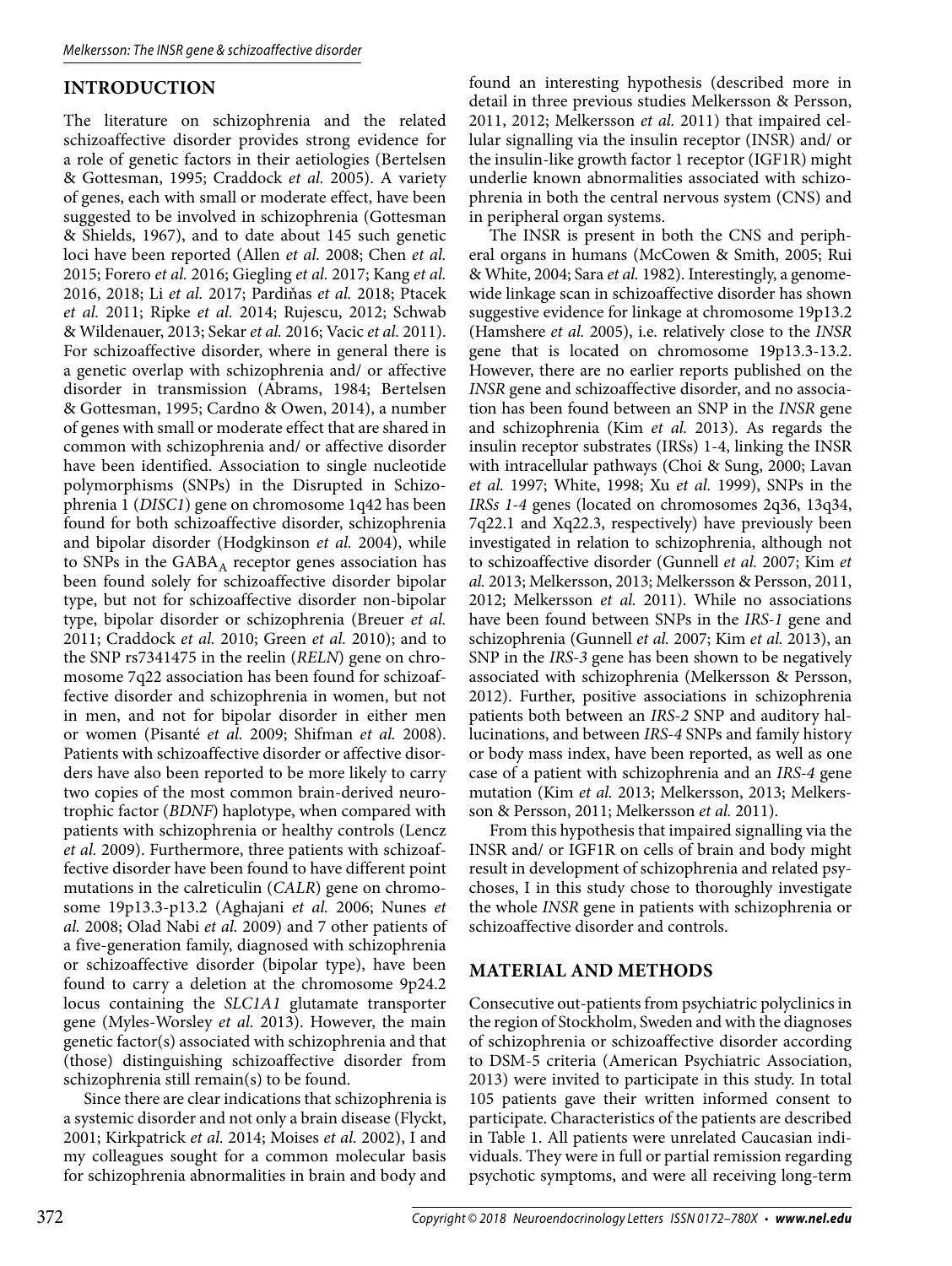| <b>Diagnosis, DSM-5</b>                 | Schizophrenia | Schizoaffective disorder | <b>Control subjects</b> |
|-----------------------------------------|---------------|--------------------------|-------------------------|
| Number, n                               | 94            | 11                       | 60                      |
| Men: Women, n                           | 47:47         | 3:8                      | 17:43                   |
| Age <sup>a</sup> , year                 | 44 (9)        | 47 (12)                  | 45 (11)                 |
| Duration of disease <sup>a</sup> , year | 18(9)         | 24 (12)                  | -                       |
| Heredity for psychosis, n [%]           | 37 [40]b,c    | $6$ [55] <sup>d</sup>    | 0[0]                    |
| DM and/ or heredity for DM, n [%]       | 48 [52]b,e    | $9 [82]$ <sup>e</sup>    | 0 <sup>[0]</sup>        |

**Tab. 1.** Characteristics of the study population

Abbreviations:  $DM =$  diabetes mellitus,  $n =$  number

a The data are given as mean and standard deviation

b Two patients were adoptees and lacked knowledge of their relatives

c I.e. having one or more first-, second-, third- or fourth-degree relatives, excluding siblings, with schizophrenia or related psychosis (Melkersson, 2009)

d I.e. having one or more first-, second-, third- or fourth-degree relatives, excluding siblings, with schizoaffective disorder, schizophrenia and/ or affective disorder

e DM type 1, type 2 or other types

therapy with antipsychotics. Control subjects were 60 unrelated Caucasian individuals from the Stockholm County or the nearby Uppsala County who gave written informed consent to participate in the study (Table 1). They were all healthy individuals with no heredity for psychotic disorder or diabetes mellitus (DM) type 1, type 2 or other types. The study was approved by the Ethics Committee of the Karolinska Institutet, Stockholm, Sweden.

Venous blood was taken in EDTA-containing tubes from all patients and control subjects and stored at -20°C until preparation of DNA. Genomic DNA was extracted from peripheral blood leukocytes by using a Genomic DNA Purification Kit (Gentra Systems

Inc., Minneapolis, MN, USA). The extracted DNA was frozen at -20°C until genotyped.

For identification of SNPs of interest in the *INSR* gene, targeted whole *INSR* gene sequencing of DNA using the SOLiD technology (Applied Biosystems, Foster City, CA, USA) was carried out in two subgroups of the study population: 1) 49 schizophrenia or schizoaffective disorder patients with heredity for schizophrenia or related psychoses, i.e. having one or more first-, second-, third- or fourth-degree relatives, including siblings, with such a disorder (Melkersson, 2009), and 2) 25 control subjects. A standard SOLiD DNA fragment library was prepared for each sample and emulsion PCR was carried out according to the instructions from Applied Biosystems. Sequencing was

| <b>SNP numbering</b> | SNP identification <sup>a,b</sup> | SNP position <sup>a</sup> | Polymorphism <sup>c</sup> | <b>Gene location and</b><br>known function |
|----------------------|-----------------------------------|---------------------------|---------------------------|--------------------------------------------|
| 1.                   | rs59765738                        | 7207679                   | A > C                     | intron 2                                   |
| 2.                   | novel                             | 7205068                   | T > C                     | intron 2                                   |
| 3.                   | rs57476618                        | 7202999                   | G > T                     | intron 2                                   |
| 4.                   | novel                             | 7167985                   | T > C                     | exon 7                                     |
| 5.                   | rs2352954                         | 7152418                   | A > G                     | intron 10                                  |
| 6.                   | novel                             | 7150143                   | G > C                     | intron 11                                  |
| 7.                   | rs11882912                        | 7149898                   | G > T                     | intron 11                                  |
| 8.                   | rs2229431                         | 7141775                   | G > A                     | exon 13, synonymous<br>coding (Asn)        |
| 9.                   | rs112317501                       | 7135987                   | A > G <sup>d</sup>        | intron 13                                  |
| 10.                  | rs12610022                        | 7135292                   | A > G                     | intron 13                                  |

**Tab. 2.** Data regarding the 10 possible single nucleotide polymorphisms of interest in the insulin receptor gene

Abbreviations: Asn = asparagine, SNP = single nucleotide polymorphism

a rs numbers and positions from the dbSNP (http://www.ncbi.nlm.nih.gov/SNP)

b No's 2, 4 and 6 refer to potential novel SNPs not described in the dbSNP (http://www.ncbi.nlm.nih.gov/SNP)

c Polymorphism bases on the forward strand with the alternative base (= allele 2) written in bold text

d The G-variant of this SNP was preceded by a 10A-, 11A- or 12A insertion that is registered as rs747721248 in the dbSNP (http://www.ncbi. nlm.nih.gov/SNP) and reported in SweGen (Ameur et al. 2017)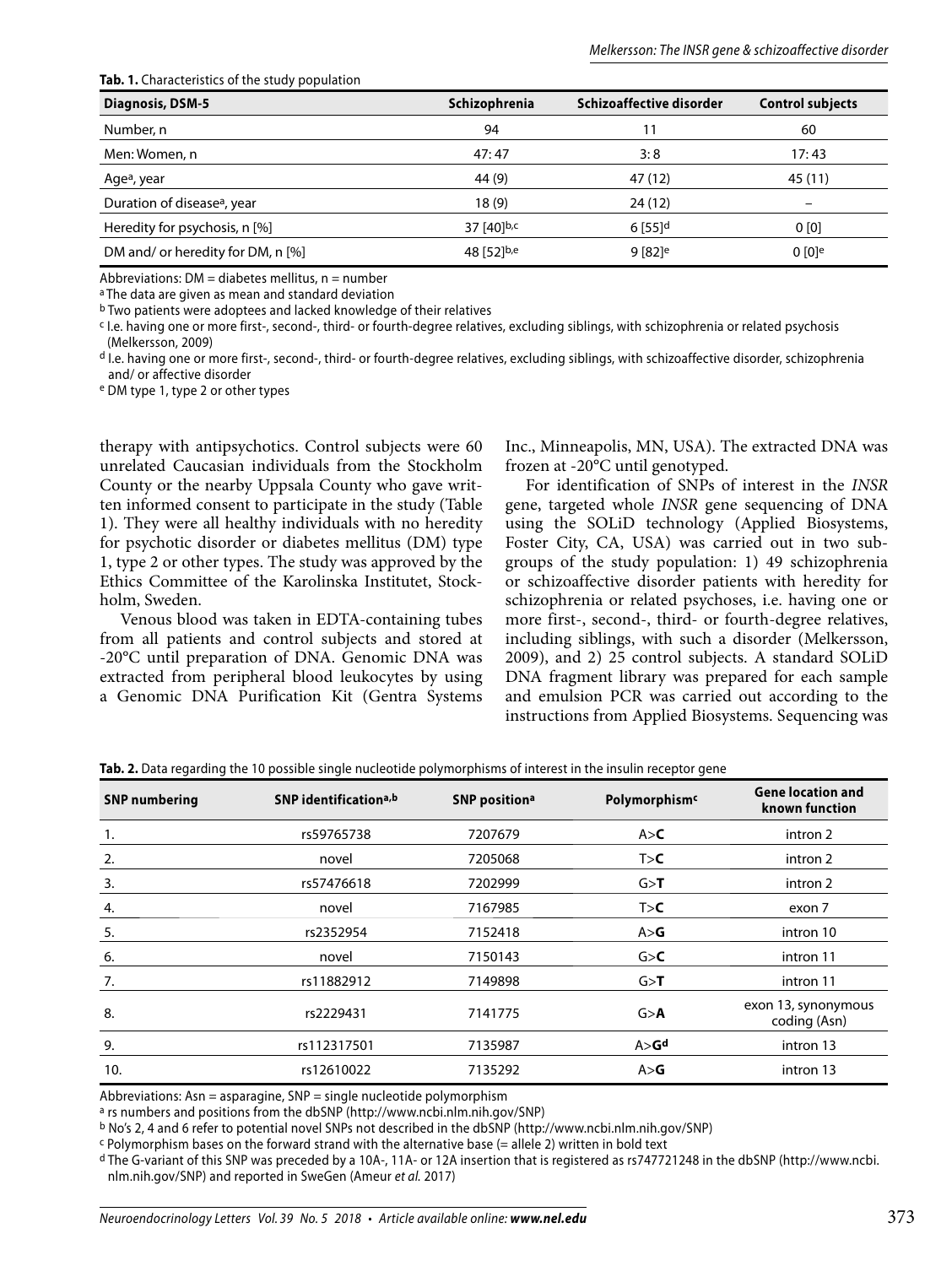

**Fig. 1.** Positions in the insulin receptor gene presenting with reads for the alternative base and described in accordance with the four criteria given in the text. Filled circles ( $\bullet, \bullet, \bullet$ ) indicate positions fulfilling all four criteria, unfilled triangles ( $\Delta$ ) indicate positions fulfilling criteria 1, 2 and 3, and unfilled circles ( $\odot$ ) indicate positions fulfilling criteria 1 and 2, or 1 and 3, whereas positions fulfilling only criterium 1 not are shown.

then performed with Applied Biosystems' SOLiD 4 system, using a 50 base pair read length on glass slides according to the protocol of the manufacturer. Thereafter, the reads were mapped to the reference sequence of the *INSR* gene from position 19:7112219 to 19:7296034 (http://www.ensembl.org/ release 64, September 2011). An *INSR* gene position was considered as a possible SNP of interest, where the following four criteria pertained: 1) the differences between patients and control subjects in mean reads and frequency of reads for the alternative base were above 30 and 6 % units, respectively, 2) at least three of the 49 patients had reads for the alternative base, 3) mean reads for the alternative base in the patients having reads was equal to or above 40 % and 4) the difference in frequency of reads for the alternative base between patients having one or more relatives, excluding siblings, with schizophrenia or related psychoses ( $n = 37$ , Table 1) and patients having only siblings with such a disorder  $(n = 12)$  was equal to or above 11 % units. In total 10 such possible SNPs were identified (Figure 1, Table 2), which then in a second step of the study were typed in the whole study population by the following methods: the SNPs no's 1-3, 8 and 10 were typed by TaqMan® SNP genotyping Assays according to the instructions of the manufacturer (Applied Biosystems/ Life Technologies, Foster City, CA, USA), the SNPs no's 4-6 and 9 were typed by Sanger sequencing,

and the SNP no 7 was typed by both these methods. In addition, the exact length of the insertion preceding SNP no 9 was determined, using DNA Fragment Analysis by Capillary Electrophoresis (Applied Biosystems/ Life Technologies, Foster City, CA, USA).

Categorial data were summarized using frequency counts and percentages. Associations between genotype distributions or allele frequencies and disease (schizophrenia, schizoaffective disorder and controls) were analysed by the chi-square or Fisher's exact tests. The same statistical methods were used to investigate associations both between the variable heredity for schizophrenia or related psychoses in combination with schizophrenia on one hand and the groups of genotype or allele on the other, and between the variable DM and/ or heredity for DM in combination with schizophrenia on one hand and the groups of genotype or allele on the other. A *p*-value of less than 0.05 was considered statistically significant. The statistical analyses were performed using the statistical programs Statistica 13.0 (Dell Inc., Tulsa, OK, USA) and SAS System 9.4 (SAS Institute Inc., Cary, NC, USA).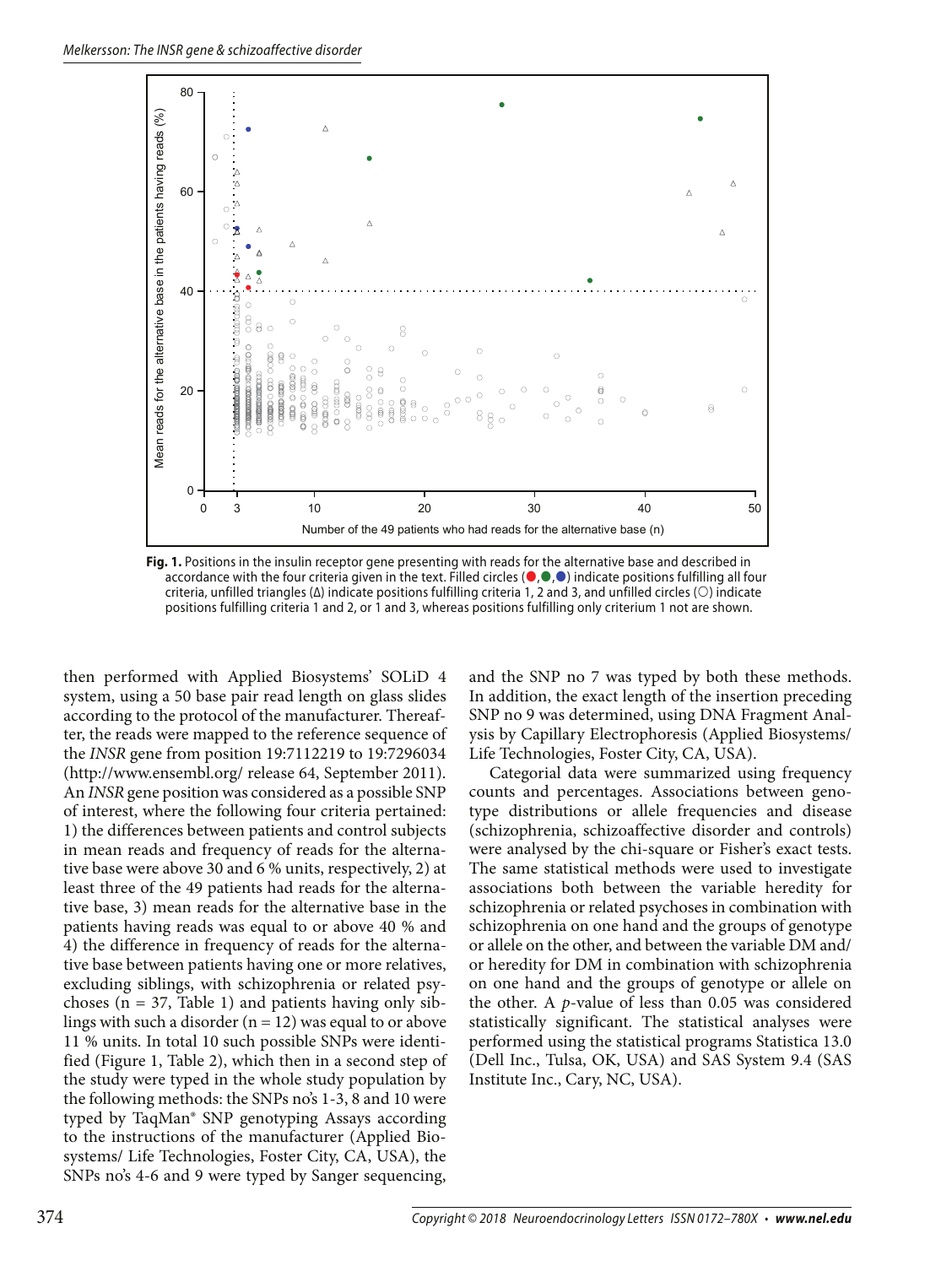Tab. 3. Genotype distributions and allele frequencies regarding the seven single nucleotide polymorphisms studied in the insulin receptor gene in schizophrenia patients, schizoaffective disorder patients and control subjects

|     |                                            | <b>Numbers</b>      | Genotype frequencies (%) |       |           |         |            |         |         |         |                        | Allele frequencies (%)d |            |        |                              |                    |
|-----|--------------------------------------------|---------------------|--------------------------|-------|-----------|---------|------------|---------|---------|---------|------------------------|-------------------------|------------|--------|------------------------------|--------------------|
|     | SNP <sup>a</sup> Polymorphism <sup>b</sup> | of SP, SAP<br>and C |                          |       | <b>SP</b> |         | <b>SAP</b> |         |         |         | <i><b>p-valuec</b></i> | <b>SP</b>               | <b>SAP</b> | C      | <i>p</i> -value <sup>c</sup> |                    |
|     |                                            |                     | 1-1                      | $1-2$ | $2 - 2$   | $1 - 1$ | $1 - 2$    | $2 - 2$ | $1 - 1$ | $1 - 2$ | $2 - 2$                |                         |            |        |                              |                    |
| 1.  | A > C                                      | 94/10/55            | 28.72                    | 42.55 | 28.72     | 40.00   | 30.00      | 30.00   | 25.45   | 52.73   | 21.82                  | 0.603                   | 50.00      | 55.00  | 51.82                        | 0.890              |
| 3.  | G > T                                      | 94/10/55            | 11.70                    | 40.43 | 47.87     | 10.00   | 40.00      | 50.00   | 9.09    | 32.73   | 58.18                  | 0.817                   | 68.09      | 70.00  | 74.55                        | 0.498              |
| 5.  | A > G                                      | 94/11/58            | 3.19                     | 29.79 | 67.02     | 9.09    | 27.27      | 63.64   | 1.72    | 34.48   | 63.79                  | 0.632                   | 81.91      | 77.27  | 81.03                        | 0.867              |
| 7.  | G > T                                      | 94/10/56            | 97.87                    | 0.00  | 2.13      | 100.00  | 0.00       | 0.00    | 100.00  | 0.00    | 0.00                   | 0.586                   | 97.87      | 100.00 | 100.00                       | 0.241              |
| 8.  | G > A                                      | 94/10/56            | 90.43                    | 9.57  | 0.00      | 70.00   | 20.00      | 10.00   | 94.64   | 5.36    | 0.00                   | 0.034 <sup>f</sup>      | 95.21      | 80.00  | 97.32                        | 0.005 <sup>h</sup> |
| 9.  | A > G <sup>e</sup>                         | 94/11/60            | 87.23                    | 12.77 | 0.00      | 81.82   | 18.18      | 0.00    | 90.00   | 8.33    | 1.67                   | 0.416                   | 93.62      | 90.91  | 94.17                        | 0.847              |
| 10. | A > G                                      | 94/11/60            | 89.36                    | 10.64 | 0.00      | 72.73   | 18.18      | 9.09    | 91.67   | 6.67    | 1.67                   | 0.0739                  | 94.68      | 81.82  | 95.00                        | 0.048 <sup>i</sup> |

Abbreviations: C = control subjects, CI = confidence interval, OR = odds ratio, SAP = schizoaffective disorder patients, SNP = single nucleotide polymorphisms,  $SP =$  schizophrenia patients,  $vs =$  versus

a Same SNP numbering as in Table 2

b Polymorphism bases on the forward strand with the alternative base (= allele 2) written in bold text

c Statistically significant p-values are written in bold text and borderline significant p-values are underlined

d Only highest allele frequency is shown

e The G-variant of this SNP was preceded by a 10A-, 11A- or 12A insertion that is registered as rs747721248 in the dbSNP (http://www.ncbi. nlm.nih.gov/SNP) and reported in SweGen (Ameur et al. 2017)

f SAP vs SP: p = **0.034**, SAP vs C: p = **0.040**, SP vs C: p = 0.536

9 SAP vs SP:  $p = 0.054$ , SAP vs C:  $p = 0.111$ , SP vs C:  $p = 0.374$ 

h SAP vs SP: p = **0.026**, for A-allele OR (95% CI) = 4.97 (1.38-17.96), SAP vs C: p = **0.010**, for A-allele OR (95% CI) = 9.08 (1.86-44.38), SP vs C:  $p = 0.545$ , for A-allele OR (95% CI) = 1.83 (0.48-6.89)

i SAP vs SP: p = **0.045**, for G-allele OR (95% CI) = 3.96 (1.13-13.90), SAP vs C: p = **0.049**, for G-allele OR (95% CI) = 4.22 (1.08-16.44), SP vs C:  $p = 0.902$ , for G-allele OR (95% CI) = 1.07 (0.38-3.02)

#### **RESULTS**

Seven of the 10 possible SNPs of interest were polymorphic-distributed in the whole study population (Table 2: no's 1, 3, 5 and 7-10; Figure 1: red- or green filled circles), whereas three were monomorphic-distributed and could not be verified as SNPs (Table 2: no's 2, 4 and 6; Figure 1: blue filled circles). In addition, one of the seven verified SNPs (Table 2: no 9) was preceded by a deletion/insertion variation that is registered as rs747721248 in the dbSNP (http:// www.ncbi.nlm.nih.gov/SNP) and reported in SweGen (Ameur *et al.* 2017).

**Tab. 4.** Genotype distributions and allele frequencies regarding the seven single nucleotide polymorphisms studied in the insulin receptor gene in schizophrenia patients with or without heredity for schizophrenia or related psychosis

|             |                    | <b>Numbers of</b><br><b>SPHer and</b><br><b>SPnoHer</b> | Genotype frequencies (%) |         |         |                |         |         |                      |              | Allele frequencies (%) <sup>d</sup> |                              |  |  |
|-------------|--------------------|---------------------------------------------------------|--------------------------|---------|---------|----------------|---------|---------|----------------------|--------------|-------------------------------------|------------------------------|--|--|
| <b>SNPa</b> | Polymorphismb      |                                                         | <b>SPHer</b>             |         |         | <b>SPnoHer</b> |         |         | p-value <sup>c</sup> | <b>SPHer</b> | <b>SPnoHer</b>                      | <i>p</i> -value <sup>c</sup> |  |  |
|             |                    |                                                         | $1 - 1$                  | $1 - 2$ | $2 - 2$ | $1 - 1$        | $1 - 2$ | $2 - 2$ |                      |              |                                     |                              |  |  |
| 1.          | A > C              | 37/55                                                   | 32.43                    | 40.54   | 27.03   | 27.27          | 45.45   | 27.27   | 0.850                | 52.70        | 50.00                               | 0.765                        |  |  |
| 3.          | G > T              | 37/55                                                   | 13.51                    | 32.43   | 54.05   | 10.91          | 47.27   | 41.82   | 0.375                | 70.27        | 65.45                               | 0.525                        |  |  |
| 5.          | A > G              | 37/55                                                   | 5.41                     | 27.03   | 67.57   | 1.82           | 30.91   | 67.27   | 0.665                | 81.08        | 82.73                               | 0.845                        |  |  |
| 7.          | G > T              | 37/55                                                   | 97.30                    | 0.00    | 2.70    | 98.18          | 0.00    | 1.82    | 1.000                | 97.30        | 98.18                               | 1.000                        |  |  |
| 8.          | G > A              | 37/55                                                   | 97.30                    | 2.70    | 0.00    | 85.45          | 14.55   | 0.00    | 0.079                | 98.65        | 92.73                               | 0.087                        |  |  |
| 9.          | A > G <sup>e</sup> | 37/55                                                   | 94.59                    | 5.41    | 0.00    | 81.82          | 18.18   | 0.00    | 0.114                | 97.30        | 90.91                               | 0.127                        |  |  |
| 10.         | A > G              | 37/55                                                   | 94.59                    | 5.41    | 0.00    | 85.45          | 14.55   | 0.00    | 0.306                | 97.30        | 92.73                               | 0.320                        |  |  |

Abbreviations: SNP = single nucleotide polymorphism, SPHer = schizophrenia patients with heredity for schizophrenia or related psychosis, SPnoHer = schizophrenia patients without heredity for schizophrenia or related psychosis

a Same SNP numbering as in Table 2

b Polymorphism bases on the forward strand with the alternative base (= allele 2) written in bold text

 $c$  Borderline significant  $p$ -values are underlined

d Only highest allele frequency is shown

e The G-variant of this SNP was preceded by a 10A-, 11A- or 12A insertion that is registered as rs747721248 in the dbSNP

(http://www.ncbi.nlm.nih.gov/SNP) and reported in SweGen (Ameur et al. 2017)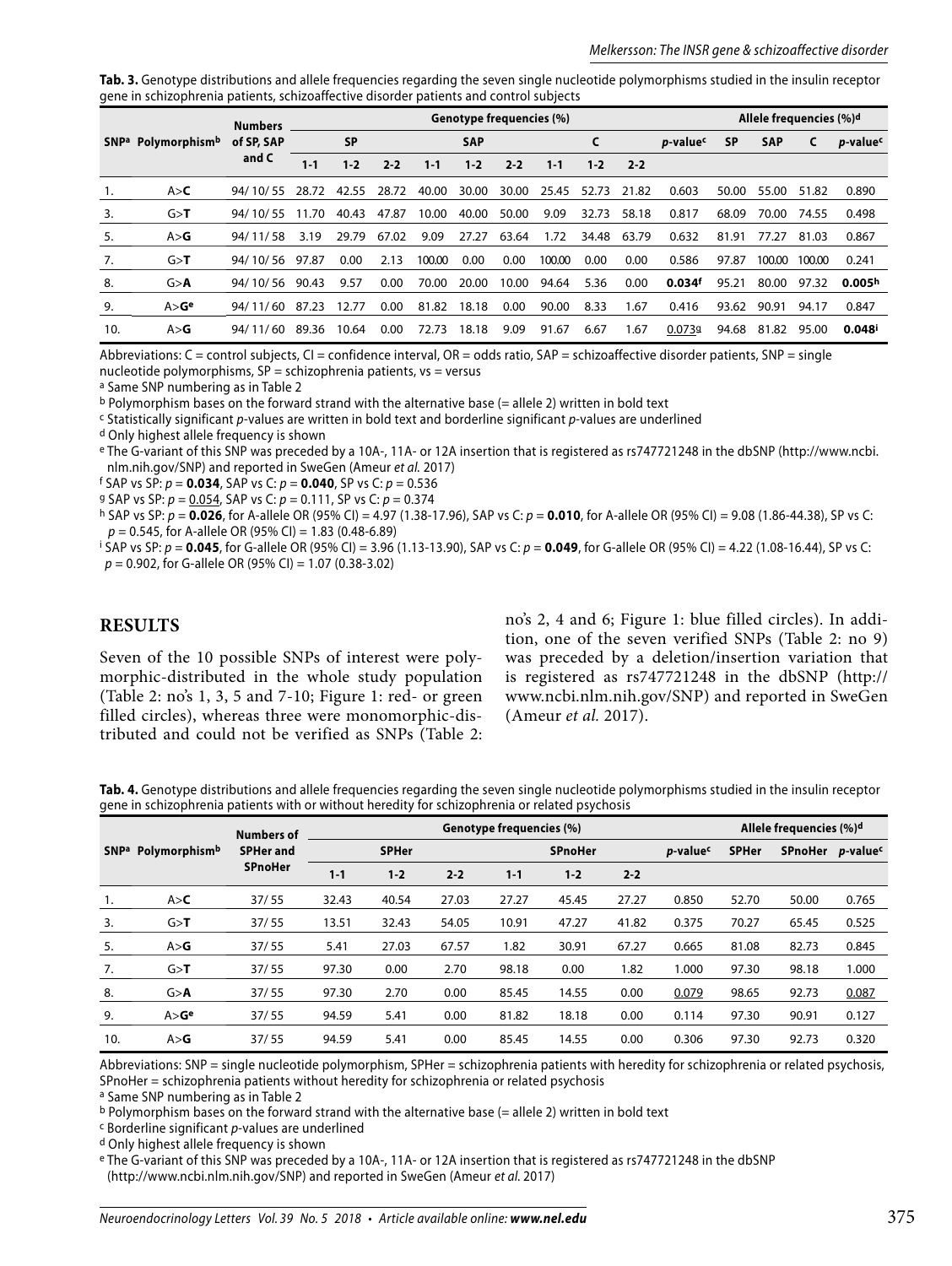#### Melkersson: The INSR gene & schizoaffective disorder

**Tab. 5.** Genotype distributions and allele frequencies regarding the seven single nucleotide polymorphisms studied in the insulin receptor gene in schizophrenia patients with or without diabetes mellitus and/ or heredity for diabetes mellitusa

|     |                                | <b>Numbers of</b><br><b>SPDM</b> and<br><b>SPnoDM</b> | Genotype frequencies (%) |             |         |               |       |         |                      |                          | Allele frequencies (%) <sup>e</sup> |                              |  |
|-----|--------------------------------|-------------------------------------------------------|--------------------------|-------------|---------|---------------|-------|---------|----------------------|--------------------------|-------------------------------------|------------------------------|--|
|     | SNPb Polymorphism <sup>c</sup> |                                                       |                          | <b>SPDM</b> |         | <b>SPnoDM</b> |       |         | p-value <sup>d</sup> | <b>SPDM</b>              | <b>SPnoDM</b>                       | <i>p</i> -value <sup>d</sup> |  |
|     |                                |                                                       | $1 - 1$                  | $1 - 2$     | $2 - 2$ | $1 - 1$       | $1-2$ | $2 - 2$ |                      |                          |                                     |                              |  |
| 1.  | A > C                          | 48/44                                                 | 35.42                    | 43.75       | 20.83   | 22.73         | 43.18 | 34.09   | 0.253                | 57.29 (A)<br>42.71 $(C)$ | 44.32(A)<br>55.68 (C)               | 0.104                        |  |
| 3.  | G > T                          | 48/44                                                 | 18.75                    | 43.75       | 37.50   | 4.55          | 38.64 | 56.82   | 0.054                | 59.38                    | 76.14                               | 0.0189                       |  |
| 5.  | A > G                          | 48/44                                                 | 0.00                     | 20.83       | 79.17   | 6.82          | 38.64 | 54.55   | 0.015                | 89.58                    | 73.86                               | 0.007 <sup>h</sup>           |  |
| 7.  | G > T                          | 48/44                                                 | 100.00                   | 0.00        | 0.00    | 95.45         | 0.00  | 4.55    | 0.226                | 100.00                   | 95.45                               | 0.051                        |  |
| 8.  | G > A                          | 48/44                                                 | 91.67                    | 8.33        | 0.00    | 88.64         | 11.36 | 0.00    | 0.732                | 95.83                    | 94.32                               | 0.739                        |  |
| 9.  | A > G <sup>f</sup>             | 48/44                                                 | 89.58                    | 10.42       | 0.00    | 84.09         | 15.91 | 0.00    | 0.435                | 94.79                    | 92.05                               | 0.555                        |  |
| 10. | A > G                          | 48/44                                                 | 91.67                    | 8.33        | 0.00    | 86.36         | 13.64 | 0.00    | 0.511                | 95.83                    | 93.18                               | 0.523                        |  |

Abbreviations: CI = confidence interval, OR = odds ratio, SNP = single nucleotide polymorphism, SPDM = schizophrenia patients with diabetes mellitus and/ or heredity for diabetes mellitus, SPnoDM = schizophrenia patients without diabetes mellitus and/ or heredity for diabetes mellitus

a Type 1, type 2 or other types

b Same SNP numbering as in Table 2

 $c$  Polymorphism bases on the forward strand with the alternative base (= allele 2) written in bold text

 $d$  Statistically significant p-values are written in bold text and borderline significant p-values are underlined

e Only highest allele frequency is shown, except for SNP no 1

f The G-variant of this SNP was preceded by a 10A-, 11A- or 12A insertion that is registered as rs747721248 in the dbSNP (http://www.ncbi.nlm.nih.gov/SNP) and reported in SweGen (Ameur et al. 2017)

g For T-allele OR (95% CI) = 0.46 (0.24-0.87)

h For G-allele OR (95% CI) = 3.04 (1.35-6.84)

Genotype distributions and allele frequencies of the seven verified SNPs in the *INSR* gene in patients with schizophrenia, patients with schizoaffective disorder and control subjects, together with results of single association analyses, are given in Table 3. In comparisons between the three groups, overall significant differences were found in genotype distribution and allele frequency for SNP rs2229431 in exon 13, and a tendency towards overall significant difference or overall significant difference was found in genotype distribution and allele frequency for SNP rs12610022 in intron 13 (Table 3: no's 8 and 10; Figure 1: red filled circles). Pairwise analyses showed that it was the patients with schizoaffective disorder who differed in genotype distributions and allele frequencies compared to both the patients with schizophrenia and the control subjects, whereas between the patients with schizophrenia and the control subjects, no significant differences were found (Table 3). As regards the deletion/insertion variation rs747721248 preceding SNP no 9 (Table 2), no overall significant differences in genotype distribution and allele frequency were found between schizophrenia patients, schizoaffective disorder patients and control subjects.

When comparing subgroups of schizophrenia patients with or without heredity for schizophrenia or related psychoses (Table 1), tendencies towards significant differences in genotype distribution and allele frequency were found for SNP rs2229431, but not for the other six SNPs (Table 4: no 8). It was the G/G-genotype and G-allele of rs2229431 that tended

to be more common in the schizophrenia patients with heredity than in those without (Table 4: no 8). In a further subgroup analysis comparing schizophrenia patients with or without DM and/ or heredity for DM (Table 1), a tendency towards significant difference or significant differences were found in genotype distribution and allele frequency for SNP rs57476618 in intron 2 and SNP rs2352954 in intron 10, but not for the other five SNPs (Table 5: no´s 3 and 5). Regarding the deletion/insertion variation rs747721248, tendencies towards significant differences in genotype distribution and allele frequency were found between subgroups of schizophrenia patients with  $(n = 37)$  or without  $(n = 12)$ 55) heredity for schizophrenia or related psychoses (*p* = 0.054 and  $p = 0.060$ , respectively) in that this insertion tended to be less common in the schizophrenia patients with heredity than in those without. However, between subgroups of schizophrenia patients with  $(n = 48)$  or without ( $n = 44$ ) DM and/ or heredity for DM, no differences were found.

Concerning subgroups of schizoaffective disorder patients with or without heredity for psychoses, or with or without DM and/ or heredity for DM (Table 1), differences in genotype distributions and allele frequencies for the seven SNPs and the deletion/insertion variation rs747721248 could not be determined with certainty since there were too few patients in the subgroups compared.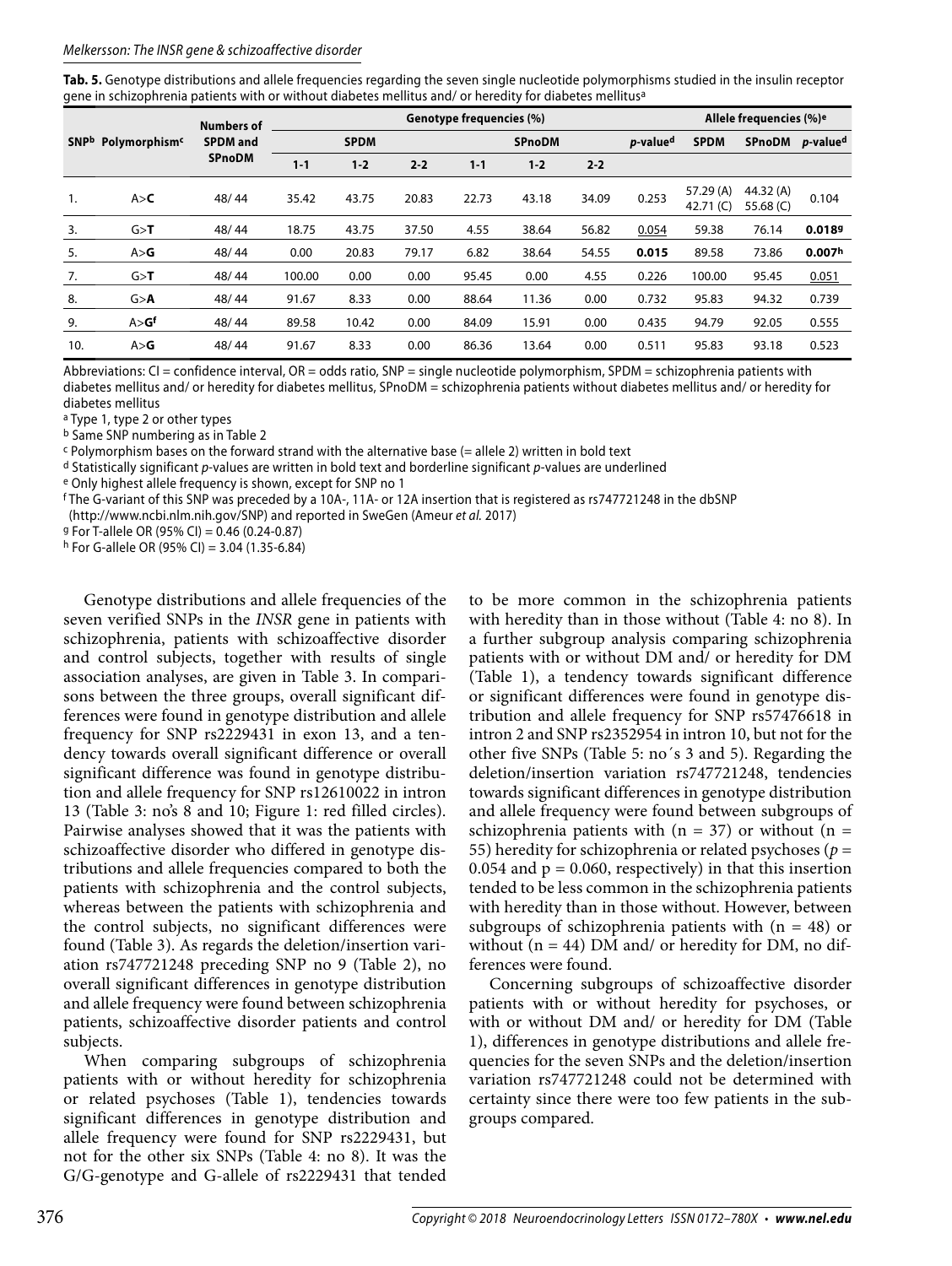## **DISCUSSION**

In this study, investigating associations between *INSR* SNPs of potential interest and schizophrenia or schizoaffective disorder, I found that patients with schizoaffective disorder more often carried the A-allele of SNP rs2229431 in exon 13 and the G-allele of SNP rs12610022 in intron 13, compared to patients with schizophrenia and controls. To the best of my knowledge, this is the first report showing that *INSR* gene variants confer risk specifically for schizoaffective disorder. The odds ratios for the A- and G-alleles were also relatively high, 9.08 and 4.22, respectively, indicating rather large effect contributions to the disease risk (Owen, 2012).

In addition, I found that the reference (i.e. the G/Ggenotype and G-allele) of the SNP rs2229431 tended to be more common in the patients with heredity for schizophrenia or related psychoses than in those without heredity, indicating that this SNP also may distinguish the core group of schizophrenia patients with heredity from that without. Furthermore, the reference (i.e. no 10A-, 11A- or 12A-insertion) of the deletion/ insertion variation rs747721248 tended to be more common in the schizophrenia patients with heredity than in those without heredity. Previously, only one *INSR* SNP, rs2059806 located in exon 8 (Hanis & Bertin, 1990), has been investigated in relation to schizophrenia, but not found to be associated (Kim *et al.* 2013).

The SNP rs2229431, which is located in exon 13 of the *INSR* gene, is synonymous coding for asparagine. Thus, it does not in itself cause a direct change in amino acid coding. However, it may be an SNP that either alone or together with the intronic-located SNP rs12610022, has a regulatory function on amino acid coding of the INSR (Hindorff *et al.* 2009). Neither can it be completely ruled out that this SNP, alone or together with rs12610022, is linked to another nearby SNP in linkage disequilibrium that is the causative variant (Hindorff *et al.* 2009).

This genetic distinction of the *INSR* gene between schizoaffective disorder and schizophrenia found in this study may be connected to other known discrepancies between the two disorders, such as to differences in clinical symptoms, electroencephalography (EEG) correlates, serum autoantibodies to serotonin, interleukin-1ß mRNA expression levels in post-mortem brains and comorbidity of type 1 DM (Fillman *et al.* 2013; Garakh *et al.* 2015; Juvonen *et al.* 2007; Schott *et al.* 2003).

In this present study, positive associations were also found between the *INSR* SNPs rs57476618 in intron 2 or rs2352954 in intron 10 and DM and/ or heredity for DM in patients with schizophrenia, of whom the majority had type 2 DM and/ or heredity for type 2 DM. In comparison, there are no other studies published on *INSR* SNPs in relation to DM in schizophrenia patients; but in relation to DM in otherwise healthy individuals, the *INSR* SNPs rs2059806 in exon 8 and rs3745551

in exon 22 have been reported to be associated with increased risk, and the *INSR* SNP rs1799817 in exon 17 to be associated with decreased risk, for type 2 DM and insulin resistance (Bodhini *et al.* 2012; Malodobra *et al.* 2011; Quederni *et al.* 2009; Wang *et al.* 2012).

In conclusion, the main results in this study show that two SNPs in the *INSR* gene – rs2229431 in exon 13 and rs12610022 in intron 13 – confer risk specifically for schizoaffective disorder.

#### **ACKNOWLEDGMENTS**

This study was supported by grants from the Swedish Research Council and Magnus Bergvalls Foundation. The SOLiD sequencing of DNA and the SNP-typing performed at the Uppsala Genome Center, Uppsala, Sweden were funded by the Swedish Research Council's Swedish National Infrastructure for large Scale Sequencing (SNISS) and Science for Life Laboratory, Uppsala, Sweden.

#### REFERENCES

- 1 Abrams R (1984). Genetic studies of the schizoaffective syndrome: a selective review. Schizophr Bull. **10**: 26-29.
- 2 Aghajani A, Rahimi A, Fadai F, Ebrahimi A, Najmabadi H, Ohadi M (2006). A point mutation at the calreticulin gene core promoter conserved sequence in a case of schizophrenia. Am J Med Genet. **141B**: 294-295.
- 3 Allen NC, Bagade S, McQueen MB, Ioannidis JPA, Kavvoura FK, Khoury MJ, et al. (2008). Systematic meta-analyses and field synopsis of genetic association studies in schizophrenia: the Szgene database. Nat Genet. **40**: 827-834.
- 4 American Psychiatric Association (2013). Diagnostic and statistical manual of mental disorders, 5th ed. Arlington, VA, USA: American Psychiatric Publishing.
- 5 Ameur A, Dahlberg J, Olason P, Vezzi F, Karlsson R, Martin M, et al. (2017). SweGen: a whole-genome data resource of genetic variability in a cross-section of the Swedish population. Eur J Hum Genet. **25**: 1253-1260.
- 6 Bertelsen A, Gottesman II (1995). Schizoaffective psychoses: genetical clues to classification [review]. Am J Med Genet. **60**: 7-11.
- 7 Bodhini D, Sandhiya M, Ghosh S, Majumder PP, Rao S, Mohan V, et al. (2012). Association of His1085His INSR gene polymorphism with type 2 diabetes in South Indians. Diab Tech Ther. **14**: 696-700.
- 8 Breuer R, Hamshere ML, Strohmaier J, Mattheisen M, Degenhardt F, Meier S, et al. (2011). Independent evidence for the selective influence of  $GABA_A$  receptors on one component of the bipolar disorder phenotype [letter]. Mol Psychiatry. **16**: 587-589.
- Cardno AG, Owen MJ (2014). Genetic relationships between schizophrenia, bipolar disorder, and schizoaffective disorder [review]. Schizophr Bull. **40**: 504-515.
- 10 Chen J, Cao F, Liu L, Wang L, Chen X (2015). Genetic studies of schizophrenia: an update [review]. Neurosci Bull. **31**: 87-98.
- 11 Choi WS, Sung CK (2000). Characterization of insulin receptor substrate 3 in rat liver derived cells. Biochem Biophys Res Commun. **272**: 953-958.
- 12 Craddock N, Jones L, Jones IR, Kirov G, Green EK, Grozeva D, et al. (2010). Strong genetic evidence for a selective influence of  $GABA_A$  receptors on a component of the bipolar disorder phenotype. Mol Psychiatry. **15**: 146-153.
- 13 Craddock N, O'Donovan MC, Owen MJ (2005). The genetics of schizophrenia and bipolar disorder: dissecting psychosis [review]. J Med Genet. **42**: 193-204.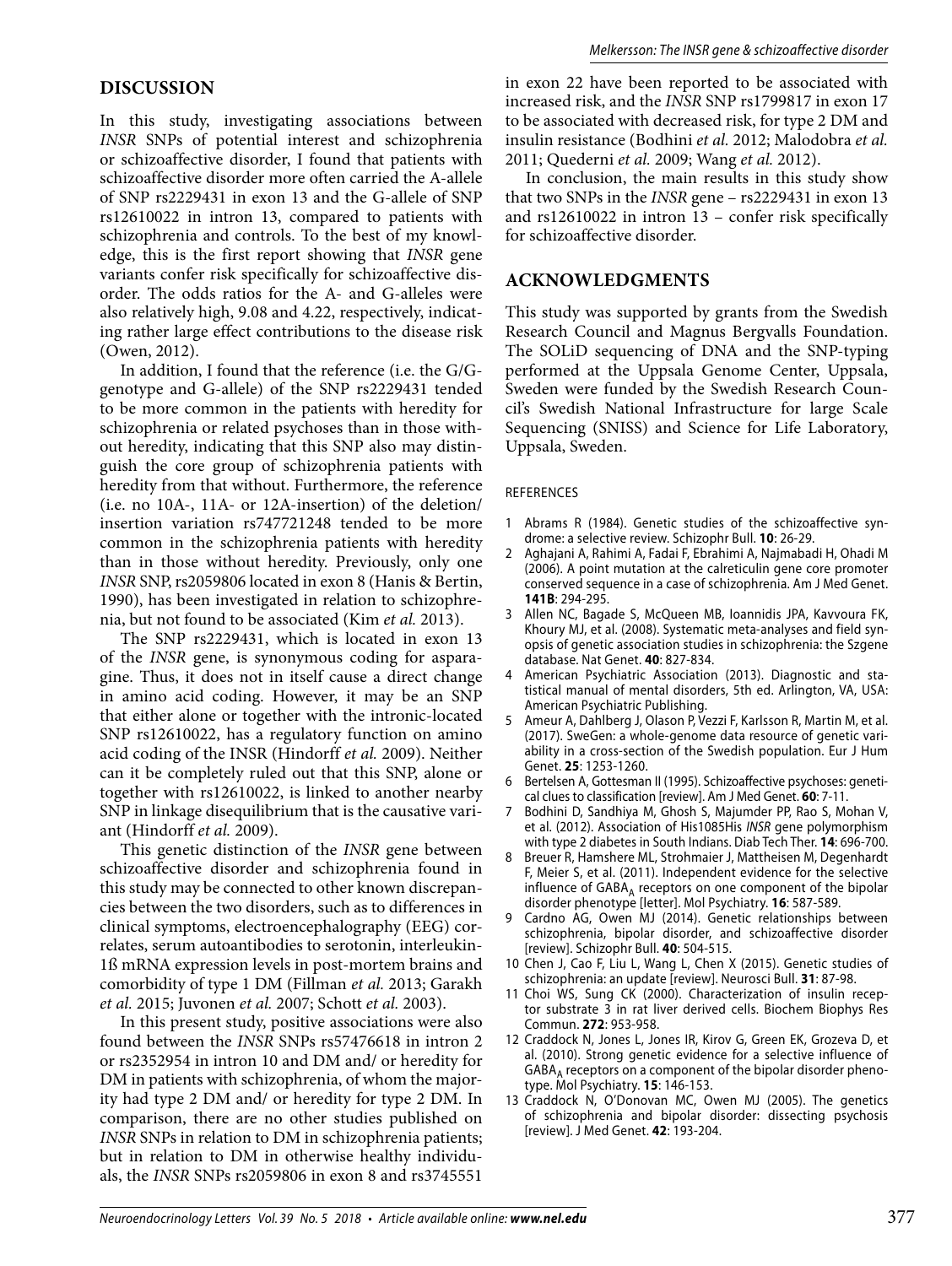- 14 Fillman SG, Cloonan N, Catts VS, Miller LC, Wong J, McCrossin T, et al. (2013). Increased inflammatory markers identified in the dorsolateral prefrontal cortex of individuals with schizophrenia. Mol Psychiatry. **18**: 206-214.
- 15 Flyckt L (2001). Schizophrenia as a systemic disorder studies of peripheral and central biological functions [dissertation]. Stockholm, Sweden: Karolinska Institutet.
- 16 Forero DA, Herteleer L, De Zutter S, Norrback K-F, Nilsson L-G, Adolfsson R, et al. (2016). A network of synaptic genes associated with schizophrenia and bipolar disorder. Schizophr Res. **172**: 68-74.
- 17 Garakh Z, Zaytseva Y, Kapranova A, Fiala O, Horacek J, Shmukler A, et al. (2015). EEG correlates of a mental arithmetic task in patients with first episode schizophrenia and schizoaffective disorder. Clin Neurophysiol. **126**: 2090-2098.
- 18 Giegling I, Hosak L, Mössner R, Serretti A, Bellivier F, Claes S, et al. (2017). Genetics of schizophrenia: a consensus paper of the WFSBP Task Force on Genetics [review]. World J Biol Psychiatry. **18**: 492-505.
- 19 Gottesman II, Shields J (1967). A polygenic theory of schizophrenia. Proc Natl Acad Sci USA. **58**: 199-205.
- 20 Green EK, Grozeva D, Moskvina V, Hamshere ML, Jones IR, Jones L, et al. (2010). Variation at the  $GABA_A$  receptor gene, rho 1 [GABRR1] associated with susceptibility to bipolar schizoaffective disorder. Am J Med Genet. **153B**: 1347-1349.
- 21 Gunnell D, Lewis S, Wilkinson J, Georgieva L, Smith Davey G, Day INM, et al. (2007). IGF1, growth pathway polymorphisms and schizophrenia: a pooling study. Am J Med Genet. **144B**: 117-120.
- 22 Hamshere ML, Bennett P, Williams N, Segurado R, Cardno A, Norton N, et al. (2005). Genomewide linkage scan in schizoaffective disorder. Arch Gen Psychiatry. **62**: 1081-1088.
- 23 Hanis CL, Bertin TK (1990). Identification of an insulin receptor exon 8 NsiI polymorphism using the polymerase chain reaction. Nucleic Acids Res. **18**: 5923.
- 24 Hindorff LA, Sethupathy P, Junkins HA, Ramos EM, Metha JP, Collins FS, et al. (2009). Potential etiologic and functional implications of genome-wide association loci for human diseases and traits. PNAS. **106**: 9362-9367.
- 25 Hodgkinson CA, Goldman D, Jaeger J, Persaud S, Kane JM, Lipsky RH, et al. (2004). Disrupted in schizophrenia 1 (DISC1): association with schizophrenia, schizoaffective disorder, and bipolar disorder. Am J Hum Genet. **75**: 862-872.
- 26 Juvonen H, Reunanen A, Haukka J, Muhonen M, Suvisaari J, Arajärvi R, et al. (2007). Incidence of schizophrenia in a nationwide cohort of patients with type 1 diabetes mellitus. Arch Gen Psychiatry. **64**: 894-899.
- 27 Kang WS, Kim YJ, Paik JW (2016). Association between CSF1R gene polymorphism and the risk of schizophrenia in Korean population [poster abstract PM453]. Int J Neuropsychopharmacol. **15**(suppl 1): 213-214.
- 28 Kang WS, Kim YJ, Park HJ, Kim SK, Paik J-W, Kim JW (2018). Association of CCL11 promoter polymorphisms with schizophrenia in a Korean population. Gene. **656**: 80-85.
- 29 Kim SK, Park HJ, Kim YJ, Chung J-H, Yu GI, Kim YJ, et al. (2013). A polymorphism (rs4773092, Cys816Cys) of IRS2 affects auditory hallucinations in schizophrenia patients [letter]. Psychiatry Res. **209**: 124-125.
- 30 Kirkpatrick B, Miller B, Garcia-Rizo C, Fernandez-Egea E (2014). Schizophrenia: a systemic disorder [review]. Clin Schizophr Relat Psychoses. **8**: 73-79.
- 31 Lavan BE, Lane WS, Lienhard GE (1997). The 60-kDa phosphotyrosine protein in insulin-treated adipocytes is a new member of the insulin receptor substrate family. J Biol Chem. **272**: 11439- 11443.
- 32 Lencz T, Lipsky RH, DeRosse P, Burdick KE, Kane JM, Malhotra AK (2009). Molecular differentiation of schizoaffective disorder from schizophrenia using BDNF haplotypes. Br J Psychiatry. **194**: 313-318.
- 33 Li Z, Chen J, Yu H, He L, Xu Y, Zhang D, et al. (2017). Genomewide association analysis identifies 30 new susceptibility loci for schizophrenia. Nat Genet. **49**: 1576-1583.
- 34 Malodobra M, Pilecka A, Gworys B, Adamiec R (2011). Single nucleotide polymorphisms within functional regions of genes implicated in insulin action and association with the insulin resistant phenotype. Mol Cell Biochem. **349**: 187-193.
- 35 McCowen KC, Smith RJ (2005). Insulin-like growth factors. In: Kahn CR, Weir GC, King GL, et al, editors. Joslin's Diabetes Mellitus, 14th ed. New York, USA: Lippincott Williams & Wilkins, p. 169-178.
- 36 Melkersson K (2009). Familial and sporadic schizophrenia: a comparison of somatic diseases and abuse in patients and their relatives. Acta Neuropsychiatr. **21**: 4-10.
- 37 Melkersson K (2013). Case report of a patient with schizophrenia and a mutation in the insulin receptor substrate-4 gene. Neuroendocrinol Lett. **34**(3): 173-176.
- 38 Melkersson K, Persson B (2011). Association between body mass index and insulin receptor substrate-4 (IRS-4) gene polymorphisms in patients with schizophrenia. Neuroendocrinol Lett. **32**(5): 634-640.
- 39 Melkersson K, Persson B (2012). Evidence for a negative association between schizophrenia and a polymorphism in the insulin receptor substrate-3 (IRS-3) gene. Neuroendocrinol Lett. **33**(3): 321-330.
- 40 Melkersson K, Persson B, Hongslo T (2011). The insulin receptor substrate-4 (IRS-4) gene and schizophrenia: no evidence for a main genetic factor, however one report of a single schizophrenia patient with a mutation. Neuroendocrinol Lett. **32**(1): 51-58.
- 41 Moises HW, Zoega T, Gottesman II (2002). The glial growth factors deficiency and synaptic destabilization hypothesis of schizophrenia. BMC Psychiatry. **2**: 8.
- 42 Myles-Worsley M, Tiobech J, Browning SR, Korn J, Goodman S, Gentile K, et al. (2013). Deletion at the SLC1A1 glutamate transporter gene co-segregates with schizophrenia and bipolar schizoaffective disorder in a 5-generation family. Am J Med Genet. **162B**: 87-95.
- 43 Nunes A, Ohadi M, Rahimi A, Aghajani A, Najmabadi H, Currais A, et al. (2008). A mutation in the calreticulin gene promoter in a family case of schizoaffective disorder leads to its aberrant transcriptional activation. Brain Res. **1239**: 36-41.
- 44 Olad Nabi M, Mirabzadeh A, Feizzadeh G, Khorram Khorshid HR, Karimlou M, Zarif Yeganeh M, et al. (2009). Novel mutations in the calreticulin gene core promoter and coding sequence in schizoaffective disorder. Am J Med Genet. **153B**: 706-709.
- 45 Owen MJ (2012). Implications of genetic findings for understanding schizophrenia. Schizophr Bull. **38**: 904-907.
- 46 Pardiňas AF, Holmans P, Pocklington AJ, Escott-Price V, Ripke S, Carrera N, et al. (2018). Common schizophrenia alleles are enriched in mutation-intolerant genes and in regions under strong background selection. Nat Genet. **50**: 381-389.
- 47 Pisanté A, Bronstein M, Yakir B, Darvas A (2009). A variant in the reelin gene increases the risk of schizophrenia and schizoaffective disorder but not bipolar disorder [letter]. Psychiatr Genet. **19**: 212.
- 48 Ptacek R, Kuzelova H, Stefano GB (2011). Genetics in psychiatry – up-to-date review 2011. Neuroendocrinol Lett. **32**(4): 389-399.
- 49 Quederni TB, Fadiel A, Stambouli N, Scalize TJ, Maiz HB, Abid HK, et al. (2009). Influence of socioeconomic lifestyle factors and genetic polymorphism on type 2 diabetes occurrences among Tunisian Arab and Berber groups of Djerba Island. Pharmacogenomics Pers Med. **2**: 49-57.
- 50 Ripke S, Neale BM, Corvin A, Walters JTR, Farh K-H, Holmans PA, et al. (2014). Biological insights from 108 schizophrenia-associated genetic loci. Nature. **511**: 421-427.